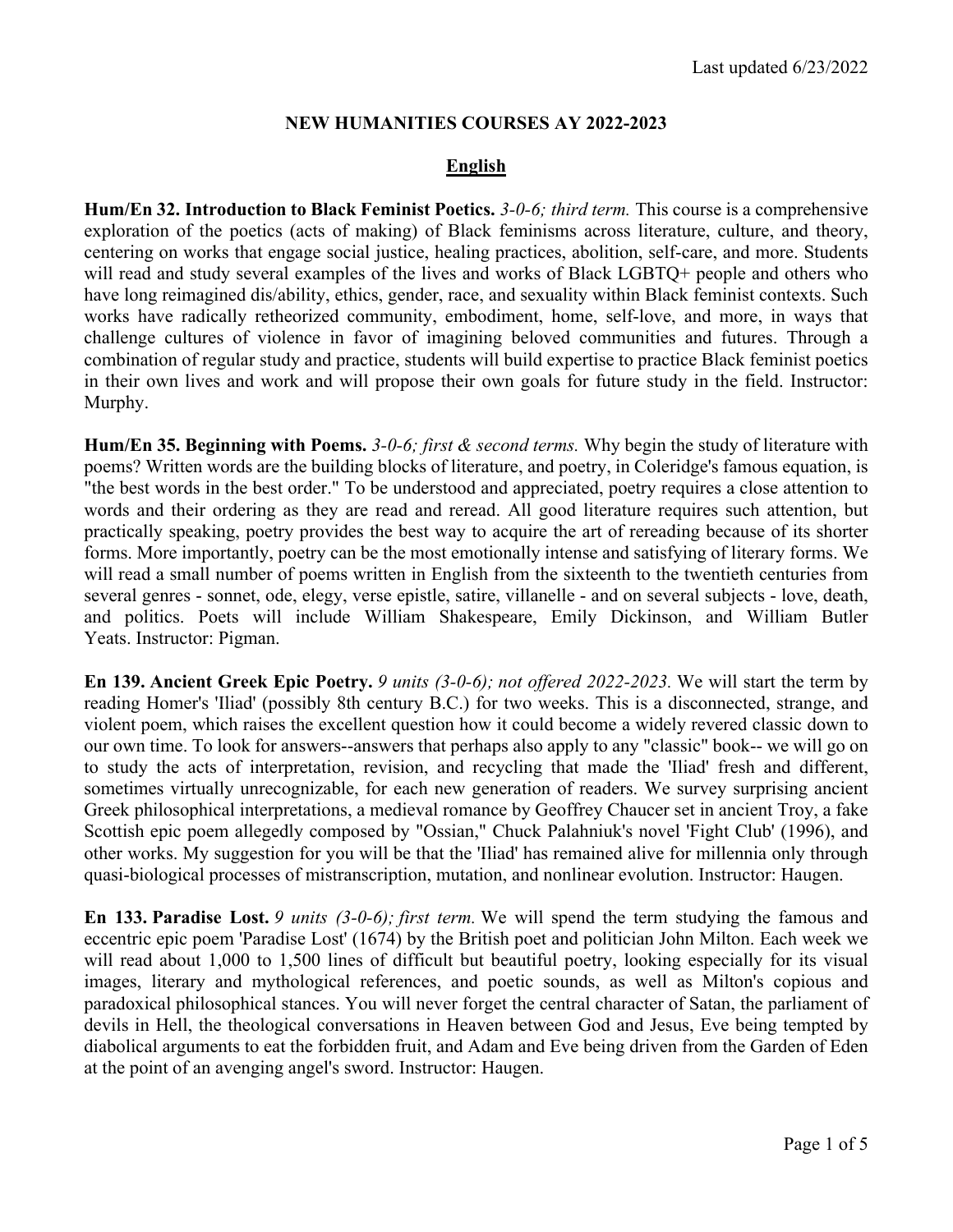**En 163. Octavia E. Butler and the Literature of Black Futures.** *3-0-6; third term.* We will begin this course by reading a selection of Octavia E. Butler's (1947-2006) novels and short stories, including her 1993 novel Parable of the Sower, which became a New York Times bestseller in 2020. Born here in Pasadena, California in 1947, Butler's writing explored issues such as chattel slavery, climate change, genetic engineering, pandemics, nuclear apocalypse, and post-apocalyptic life. She was also attentive to Black and indigenous modes of care, healing, social justice, and organizing. We will pay special attention to Butler's critical and theoretical contributions to the fields of Afrofuturism, Black studies, feminisms, gender and sexuality studies, and the environmental humanities by reading her works in conjunction with select works of criticism and theory. In the second half of the course, we will explore connections between Butler and the works of other Afrofuturists and Black science fiction writers today, such as Tomi Adeyemi, Akwaeke Emezi, Nalo Hopkinson, N. K. Jemision, Nnedi Okorafor, and others, in order to explore our own ideas for extending Butler's literature of Black futures. Course requirements will likely include class attendance and participation in discussion, weekly reflections on the readings, a midterm project proposal, and a final project and essay. Instructor: Murphy.

**En 115. The Women of Ancient Epic.** *3-0-6; second term.* Epic remains the most ancient and most modern of literary genres. Women in ancient epic begin as prizes of honor for male warriors and become powerful witches and queens, while some contemporary women writers allow their ancient heroines to speak in their own voices. From Homer to the present, epic narratives also traverse continents as they narrate the founding and foundering of empires historical and imaginary. This course introduces students to key classical epics while exploring historical and contemporary adaptations from Dante's Divine Comedy to Madeline Miller's Circe. By examining the afterlives of epic, we will consider how the genre changes when taken up by the gender typically marginalized in the classical tradition. Possible authors include Homer, Apollonius of Rhodes, Virgil, Ovid, Dante, Christa Wolf, Ursula K. Le Guin, Madeline Miller, and Maria Baranda. Instructors: Jahner, Pigman.

# **History**

**H 124. Russia.** *3-0-6; first term.* Current events have us looking to the past for explanations. How does Russian history help us to understand what is happening in Russia today? Contemporary political commentary emphasizes the recent past: the history of the Soviet Union and its collapse in 1991. This course takes a longer look at Russian political, economic, social, and cultural history - from imperial Russia to the present day. The emphasis is on longer continuities over eras: tsarist, Soviet, post-Soviet. Topics covered include: the nature and role of the state, internal politics, rule of law and property rights, serfdom, inequality, art and social commentary, popular resistance, censorship, and the effects of all of these on the lives of ordinary Russians. Instructor: Dennison.

**H/HPS 129. History of Satellites: From Sputnik to Starlink.** *3-0-6; not offered 2022-2023.* The artificial satellites encircling the planet make up a global information infrastructure. Most of us living in industrialized regions use satellites daily without even realizing it. How did satellites become so integral to terrestrial technological systems? How did Earth orbit transform from a wilderness into a landscape during the second half of the 20th century, and how is that landscape changing in the 21st? We will trace the history of satellites beginning with the first artificial "moons" and moving into the current moment of private industry ascendance, taking into account the development, use, and decay of these technologies. We will consider how designers and users shape satellites, and map out the ways that objects in orbit reflect and reinforce power and geopolitics on the ground below. Instructor: Rand.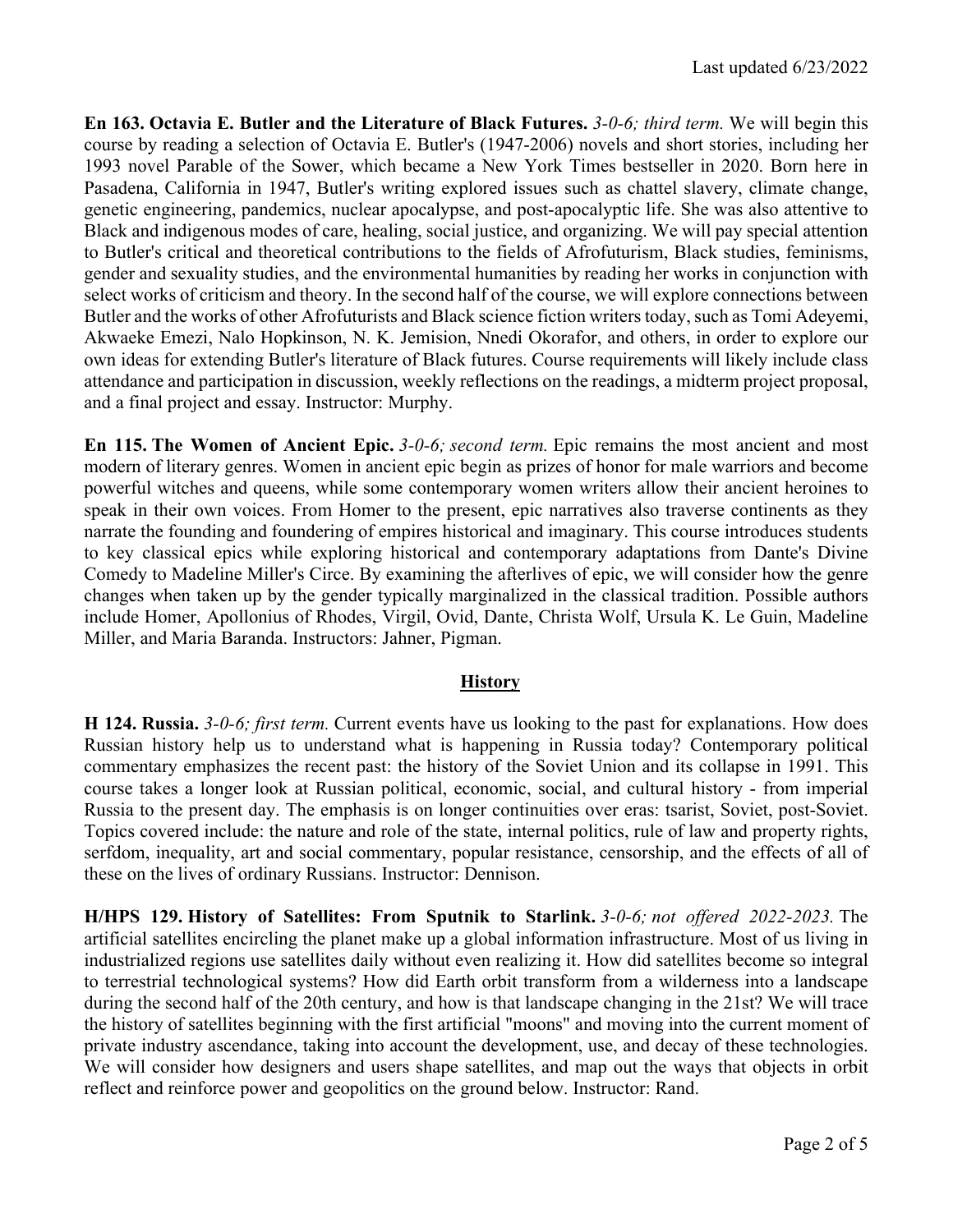### **History & Philosophy of Science**

**HPS/Pl 135. The Moral Brain.** *3-0-6; second term.* This course will critically examine attempts to understand moral judgment and behavior from the perspective of neuroscience and controversies surrounding its implications for moral philosophy. Starting from an evolutionary perspective, we will investigate the search for moral precursors in non-human primates and the evolutionary innovations in cognitive, emotional, and motivational mechanisms purported to underlie human morality. From there, we will investigate controversies regarding this emerging "neuroethics" for debates in moral psychology and normative ethics, including the role of reason, desire, and the self in normative theory and whether neuroscience can play any role in adjudicating among competing theories of normative ethics. Instructor: Quartz.

**HPS/H 157. Models and Theory in Ancient Astronomy: From the Babylonians to the Greeks .** *9 units (3-0-6); third term.* In the context of knowledge of heavenly phenomena, model-making played a continuous role throughout the history of Babylonian astronomy, from the 2nd millennium BCE to the Hellenistic period. This course looks selectively at the development of models for astronomy, from arithmetical linear models in 2nd millennium BCE to 1st century BCE Babylonia to the geometrical cinematic models of Hellenistic Greek astronomy. Questions about the relationship of observation to theory and model-making, and the relationship of astronomical models to the representation of the motion of heavenly bodies and to cosmology will be of interest. The material will be set against its historical and cultural contexts, including the relationship of astronomy to astrology. Readings will be taken from cuneiform texts and translations of Greek astronomical treatises. Instructor: Rochberg.

### **Languages**

**L/VC 111. Introduction to 21st-Century French Cinema.** *3-0-6; not offered 2022-2023.* L/VC109 and L/VC110 are taught in alternate years. This course looks at popular genres (comedy, thriller, animation film) and auteur cinema. It focuses on major trends in contemporary French movies and their relationships to French society (exploration of class, ethnic, gender and sexual identity, etc.). It analyzes the reappropriation of the national heritage, the progressive feminization of the filmmaking profession and the new appearance of directors who are immigrants or children of immigrants. Throughout this class, students will further develop their understanding of the methods and concepts of cinema studies. Conducted in English. Instructor: Orcel.

#### **Music**

**Mu 52. Fundamentals of Western Music Theory.** *3-0-6; first term.* Intended for students with no or limited musical training, this course is an introduction to the elements of Western music. We will practice reading, notating, and analyzing music through the study of rhythm and meter, scales, intervals, chords, and basic harmonic progressions; musical examples will be drawn from a variety historical periods and styles, including classical, pop, jazz, film, and musical theater. The final project will be a short musical composition. This can be a stand-alone course for students who want to understand how music is put together, or it can serve as preparation for those who might benefit from a review of the fundamentals before taking further courses in music theory. Instructor: Lu.

**Mu 53. Listening to Music.** *3-0-6; second term.* Most of the music we encounter can be thought of as the organization of a very limited set of tones into distinct patterns of repetition, and it has been this way for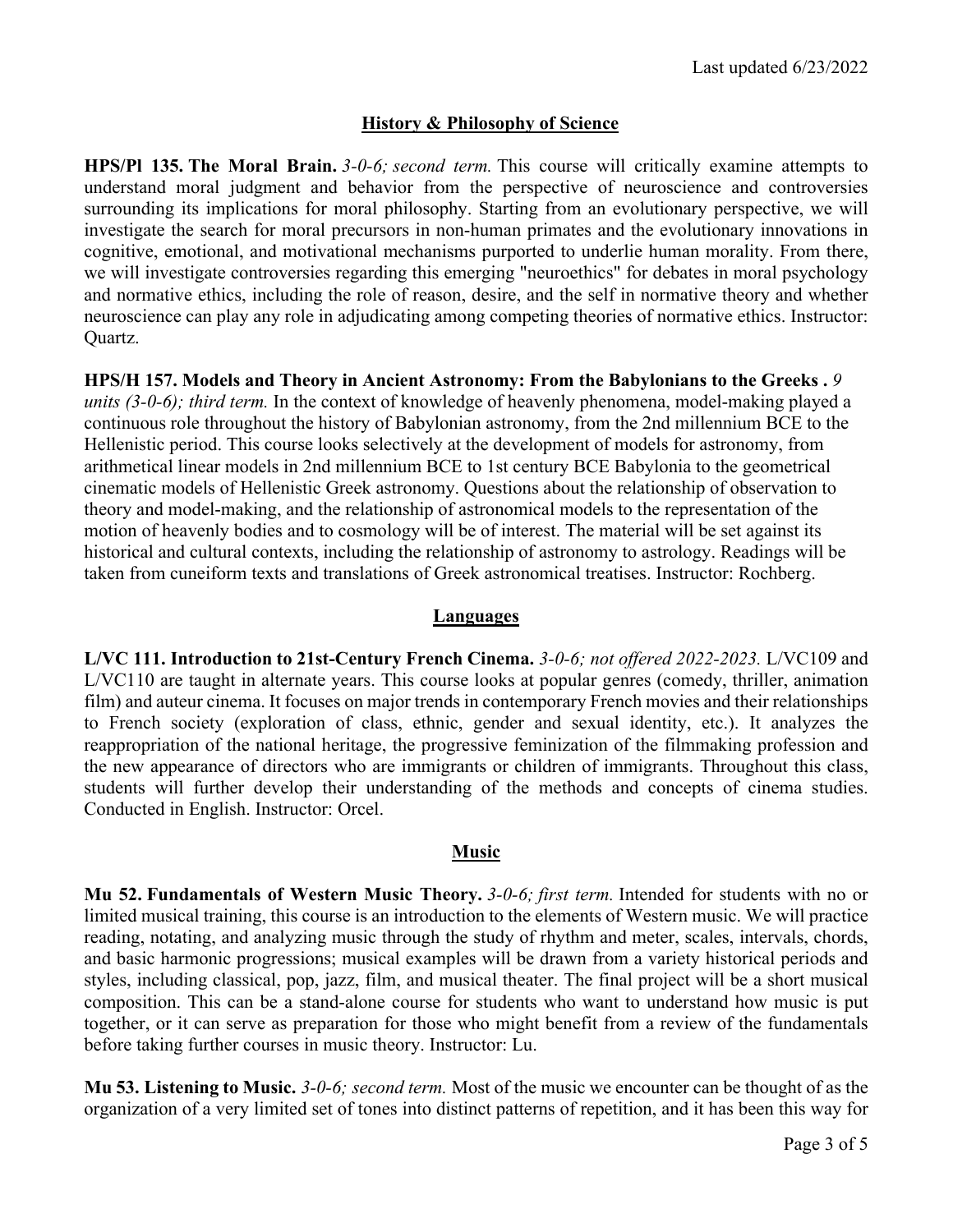hundreds, if not thousands, of years. And yet, music has come to mean infinitely more than its sonic surface: we study great works of music like we do great works of literature and art; we use our musical preferences to convey our social and political identities; we expect - and technology has enabled - our public and private spaces to be saturated in music; and certain musical works possess such power that they are sometimes altered, if not banned outright. But how has music acquired all of these meanings? How does it communicate? What is it that we are listening to when we are listening to music? In addition to serving as an introduction to the academic study of music, this course aims to deepen our musical appreciation and understanding by critically examining listening habits of the past and present. Knowledge of Western music notation and harmony is helpful but not required; the basics will be reviewed as needed. Instructor: Lu.

**Mu 137. Themes in Western Music History and Historiography: Pre-1600.** *9 units (3-0-6); third term.* This course surveys the music and musical institutions of Ancient Greece, the Middle Ages, and the Renaissance. Nearly two millennia of musical developments, needless to say, cannot be adequately covered in ten weeks; the course thus aims to build literacy in music from these periods by contextualizing musical works and their creators against broader themes, including music and the church, music and politics, music and gender, the evolution of musical notation, and the rise of secular music. At the same time, we will interrogate the central historical narratives of Western music that we have inherited and grapple with how historiography - the writing of history - shapes the way we understand the musical past and present. Instructor: Lu.

**Mu 138. Themes in Western Music History and Historiography: 1600-1800.** *9 units (3-0-6); first term.* This course surveys the music and musical institutions of Europe during the Baroque and Enlightenment eras. Two hundred years of musical developments, needless to say, cannot be adequately covered in ten weeks; the course thus aims to build literacy in music from these periods by contextualizing musical works and their creators against broader themes, including music in the European courts, music and religion, words and music, music and gender, music and Enlightenment ideals, and the rise of instrumental music. At the same time, we will interrogate the central historical narratives of Western music that we have inherited and grapple with how historiography - the writing of history - shapes the way we understand the musical past and present. Instructor: Lu.

**Mu 139. Themes in Western Music History and Historiography: 1800-Present.** *9 units (3-0- 6); second term.* This course surveys the music and musical institutions of the so-called "Western art music" tradition from the Romantic era until the present. Over two hundred years of musical developments, needless to say, cannot be adequately covered in ten weeks; the course thus aims to build literacy in music of this period by contextualizing musical works and their creators against broader themes, including music and the nation, music as art and philosophy, music and appropriation, music and genre, and the musical canon. At the same time, we will interrogate the central historical narratives of Western music that we have inherited and grapple with how historiography - the writing of history - shapes the way we understand the musical past and present. Instructor: Lu.

**Mu 150. Special Topics in Music.** *3-0-6; third term.* An advanced humanities course on a special topic in music. Topics may include specific genres of music, the music of particular eras or geographical regions, or the relationship between music and other aspects of culture. The course may be re-taken for credit except as noted in the course announcement. See registrar's announcement for details. Instructor: Lu.